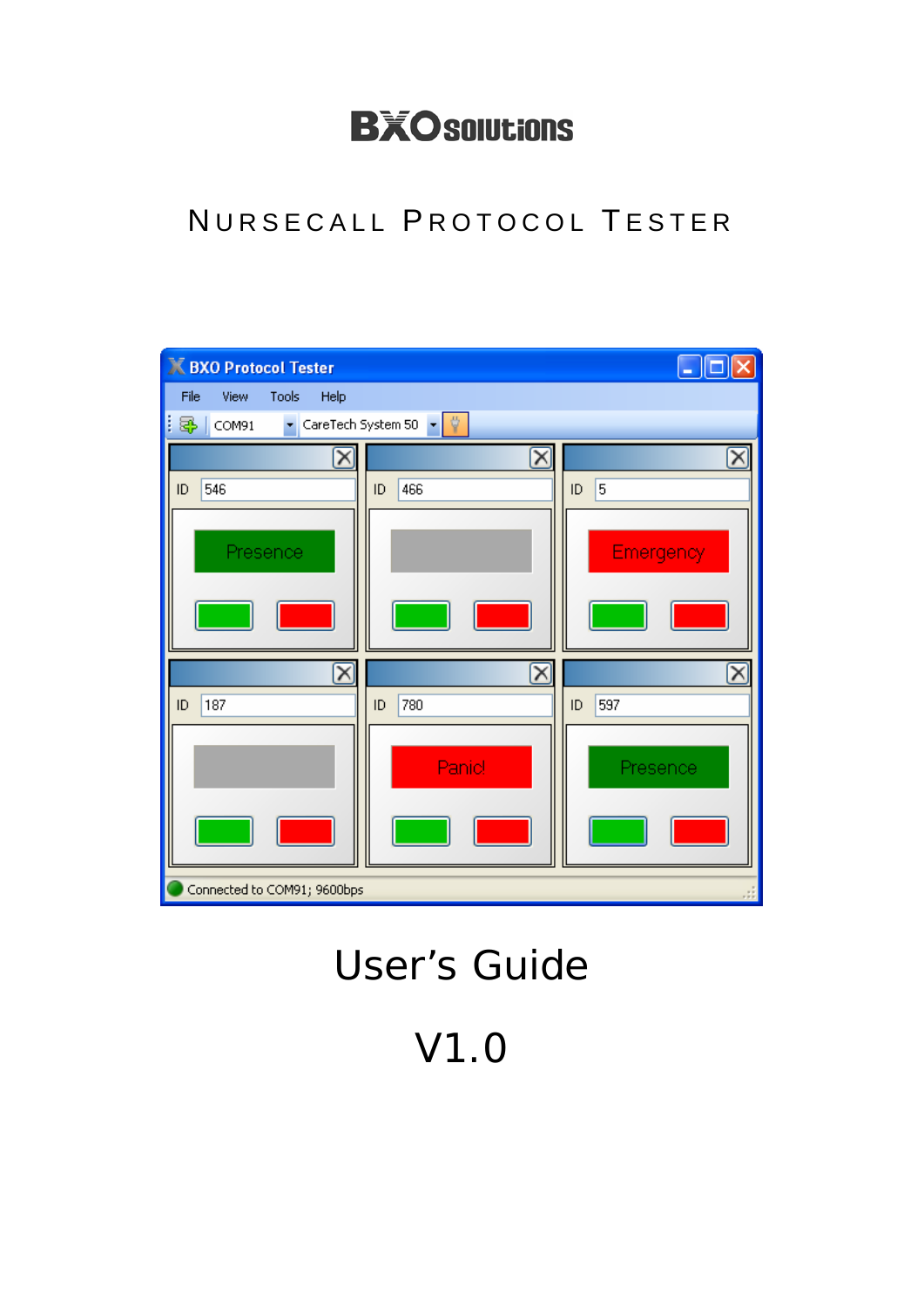| <b>Revisions</b> |                |
|------------------|----------------|
| Date/version     | <b>Changes</b> |
| 2008-01-19 V1.00 | First release. |

The information contained in this document, with respect to applications, examples and similar, is intended through suggestion only. It is your responsibility to make sure that your application meets your specifications. BXO Solutions AB takes no responsibility for the correctness of the information or its use. This applies in particular, but not limited to, information regarding the exchange of information with third party products.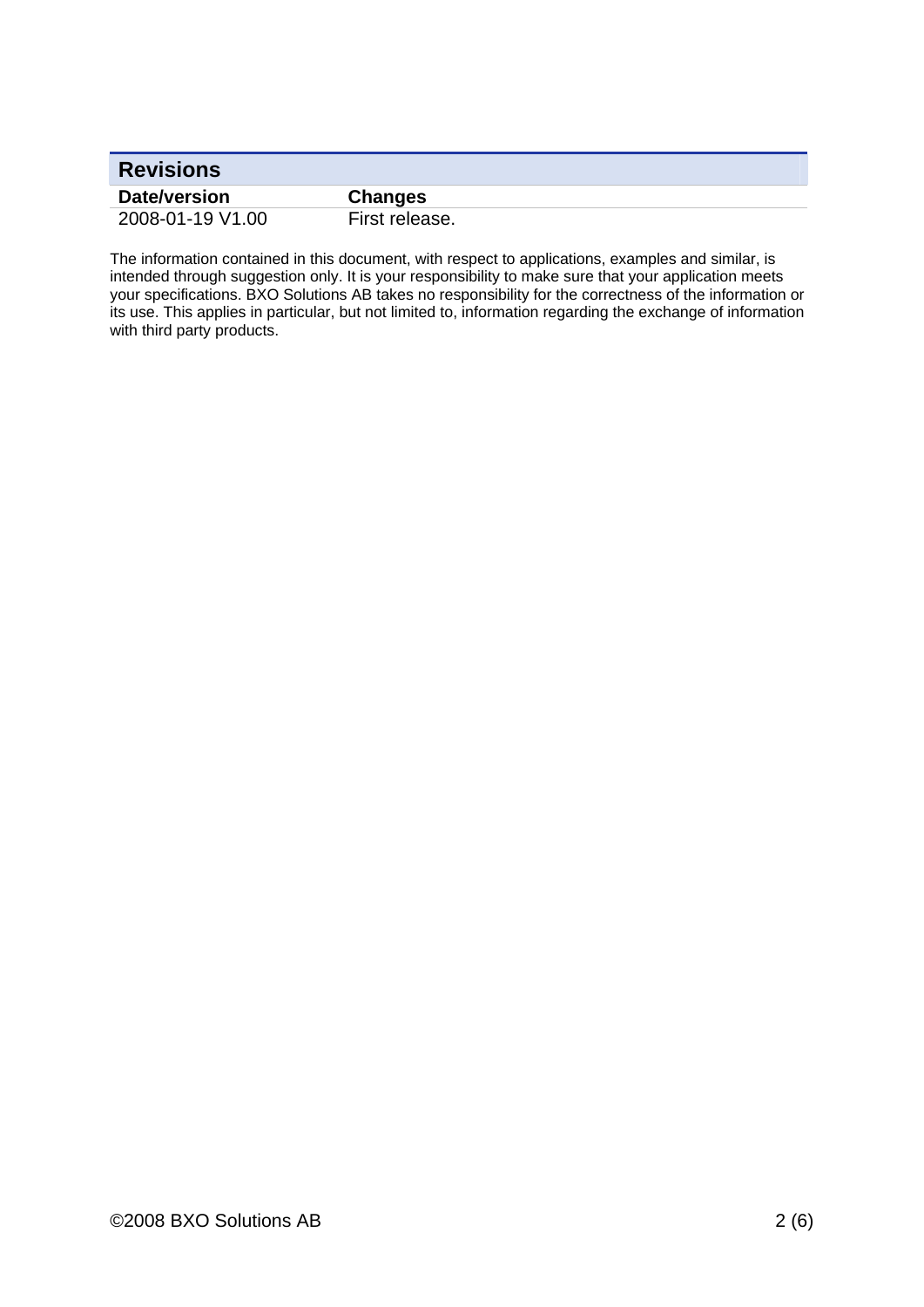#### **Table of Contents**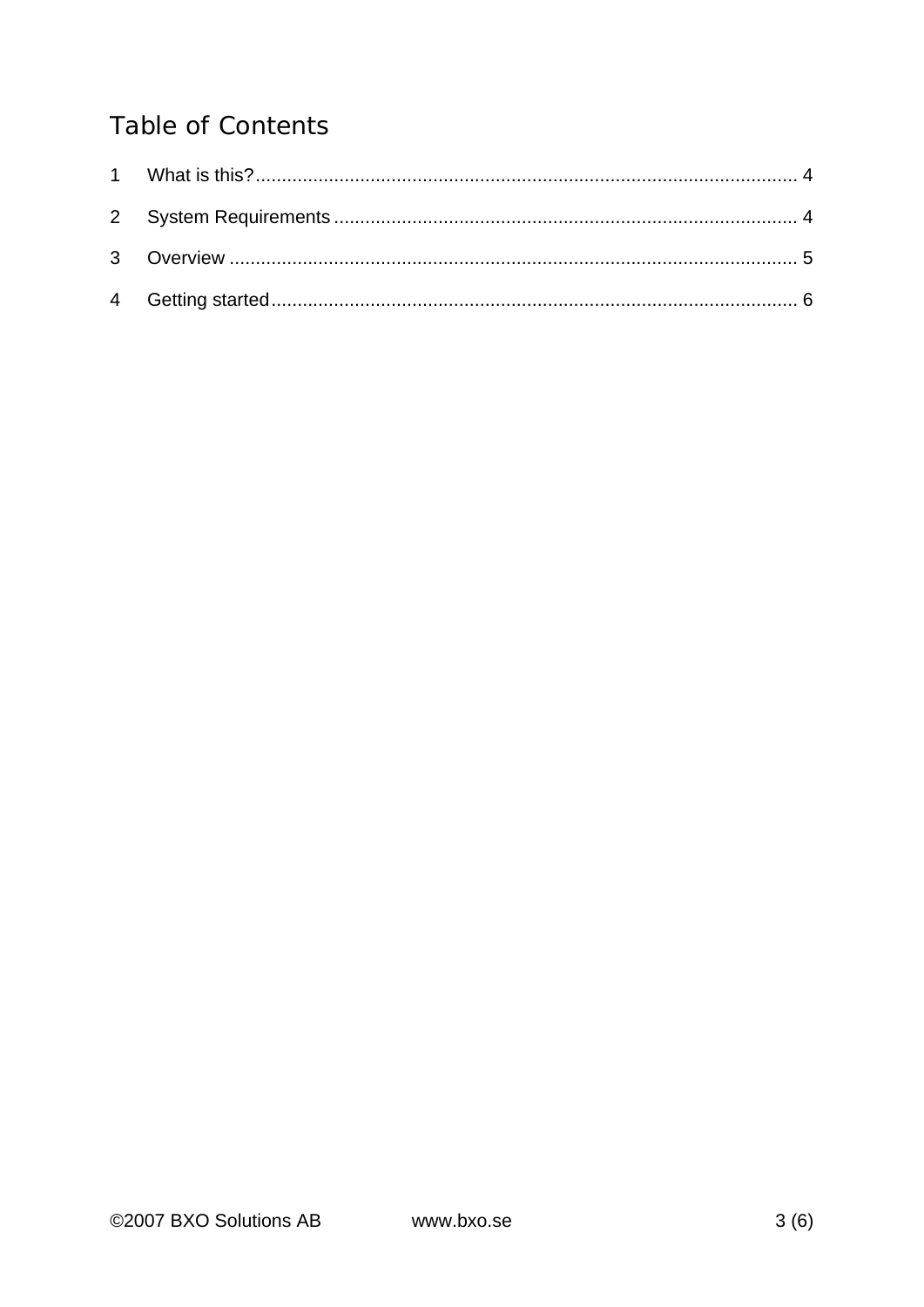### **1 What is this?**

This is a tool for system integrators that simulates a nurse call system. For instance, you can use it to verify that a logging or paging software such as BXO Log or BXO Local Alarm Solution is configured properly, even without the actual nurse call system. Also, when you run into problems integrating two systems, this tool will help you isolate the fault and find out in which subsystem it is.

#### **2 System Requirements**

Windows XP SP2 with .NET Framework 2.0 Windows 2003 Server with .NET Framework 2.0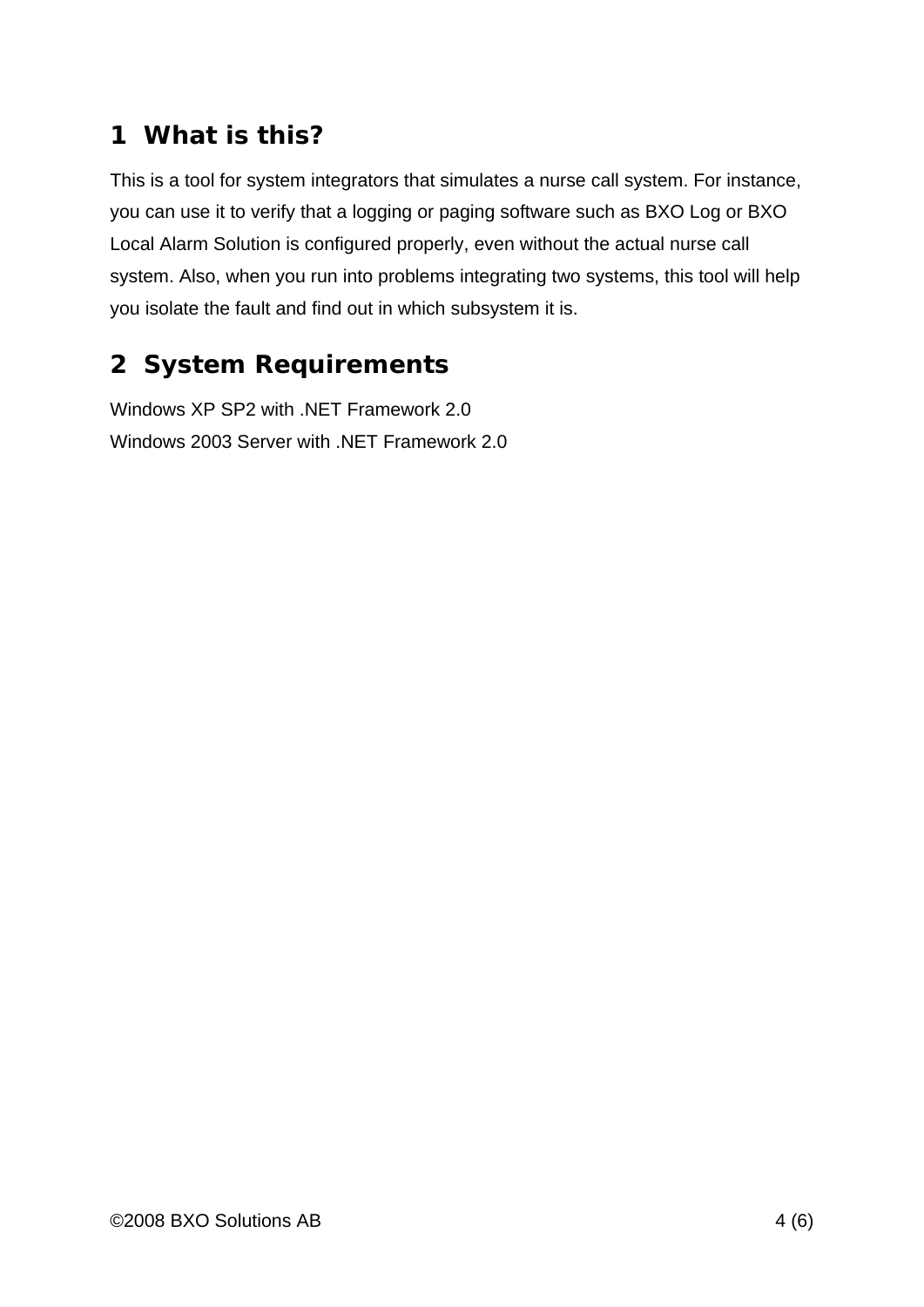#### **3 Overview**

Click here to **add a call point**.

|                                           |                                              | Select the COM port, system make and model and click the |
|-------------------------------------------|----------------------------------------------|----------------------------------------------------------|
|                                           |                                              | contact icon to connect.                                 |
| <b>BXO Protocol Tester</b>                |                                              | $-$ 10                                                   |
| <b>Help</b><br>View<br>Tools<br>File<br>B | $\bullet$ CreTech System 50 $\bullet$ $\phi$ |                                                          |
| COM91<br>$\mathsf{x}$                     | $\mathbf{\overline{X}}$                      | $\mathsf{\overline{x}}$                                  |
| 546<br>ID                                 | 466<br>ID                                    | 5<br>ID                                                  |
|                                           |                                              |                                                          |
| Presence                                  |                                              | <b>Emergency</b>                                         |
|                                           |                                              |                                                          |
|                                           |                                              |                                                          |
| $\mathbf{\overline{X}}$                   | $\vert x \vert$                              |                                                          |
| 187<br>ID.                                | 780<br>ID                                    | 597<br>ID                                                |
|                                           | Panie!                                       | Preseng                                                  |
|                                           |                                              |                                                          |
|                                           |                                              |                                                          |
| Connected to COM91; 9600bps               |                                              |                                                          |
|                                           |                                              |                                                          |
| Call point ID/Room                        |                                              | Click here to delete                                     |
| number                                    |                                              |                                                          |
|                                           | Use the red and green buttons                |                                                          |

to trigger or clear the alarm

|     |       | -31.5           |    |     |  |        |
|-----|-------|-----------------|----|-----|--|--------|
| ew  | Tools | Help            |    |     |  |        |
| M91 | 29    | Add Callpoint   |    |     |  |        |
|     |       | Random Activity |    |     |  | Off    |
|     |       |                 | ID | 466 |  | Low    |
|     |       |                 |    |     |  | Medium |
|     |       |                 |    |     |  | High   |
|     |       |                 |    |     |  |        |

If you turn on Random Activity (Tools menu), the call points will make alarms at random – good for demonstration purposes.